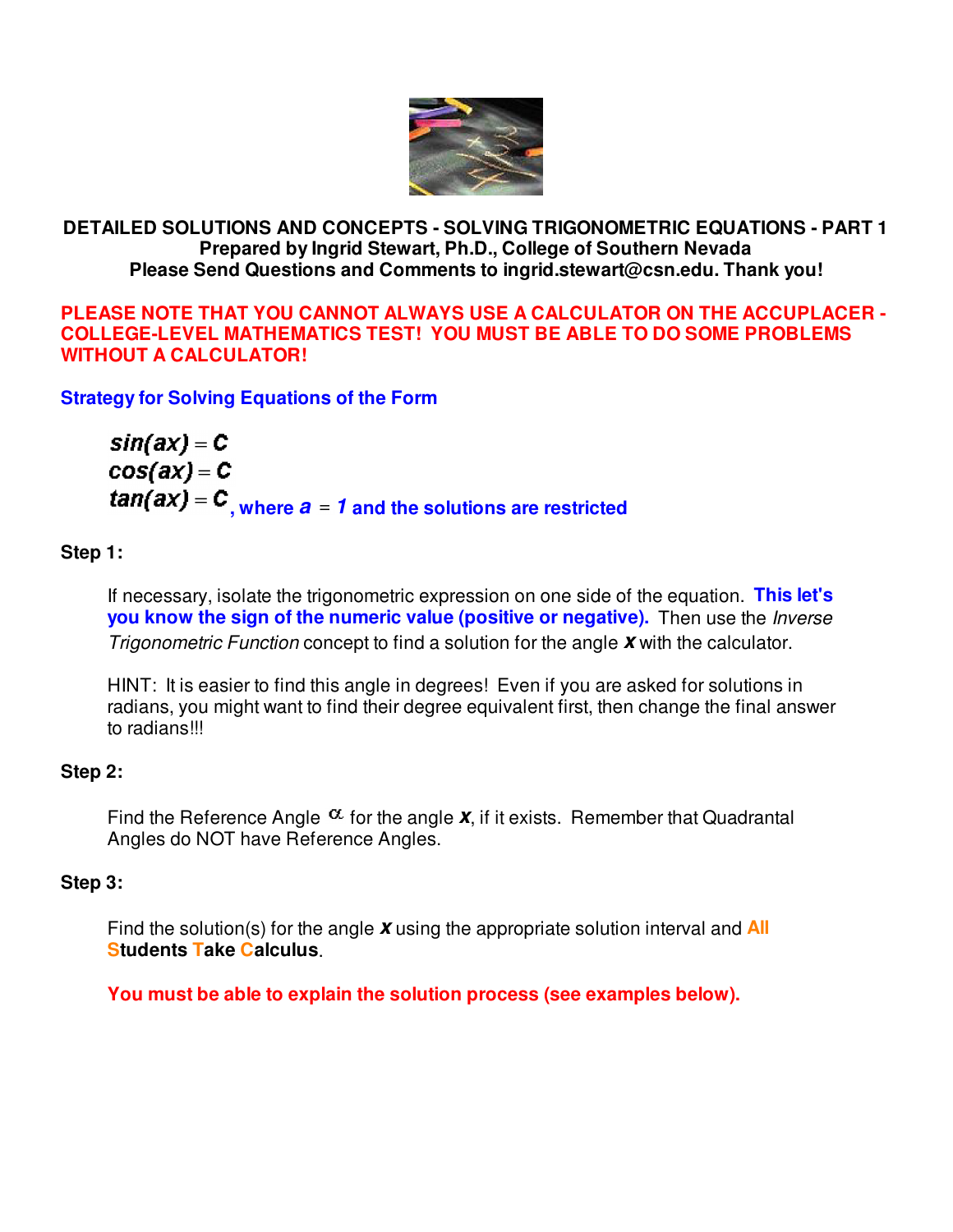#### **Problem 1:**

Solve  $\sin x = \frac{\sqrt{2}}{2}$  for **x** on the interval  $\int_0^{\infty} 0, 2\pi$ , Express your answers in **EXACT** radians

**Please note that all trigonometric equations have infinitely many solutions! However, in this case the solutions are restricted to the**  interval  $\{0, 2\pi\}$ . That is, you MUST list only solutions that fall within it.

#### **Step 1:**

We are going to use the concept of *Inverse Trigonometric* Functions to solve for the angle **x** using the calculator.

$$
\boldsymbol{\mathit{sin}\,x} = \frac{\sqrt{2}}{2}
$$
 The numeric value is positive !

$$
x = \sin^{-t}\left(\frac{\sqrt{2}}{2}\right)
$$

 $X = 45^\circ$ 

**NOTE: It's easier to use degrees in the solution process! Then, for your final answer, change the solutions to radians!**

#### **Step 2:**

Reference Angle for angle  $x = 45^{\circ}$  is  $\alpha = 45^{\circ}$ .

#### **Step 3:**

Here we are going to use the fact that once the trigonometric expression is isolated on one side, the numeric value is **positive**. See Step 1 above.

#### **You must explain the solution process. You can either use a sentence ...**

For example:

The numeric value of sine is **positive** for angles in QI and QII (see Step 1). Given a reference angle of **45<sup>o</sup>** , the solutions for **x** on the interval  $[0,2\pi)$  are as follows.

**or you can show a picture showing the solution interval and the quadrants in which we have to find the angles ...**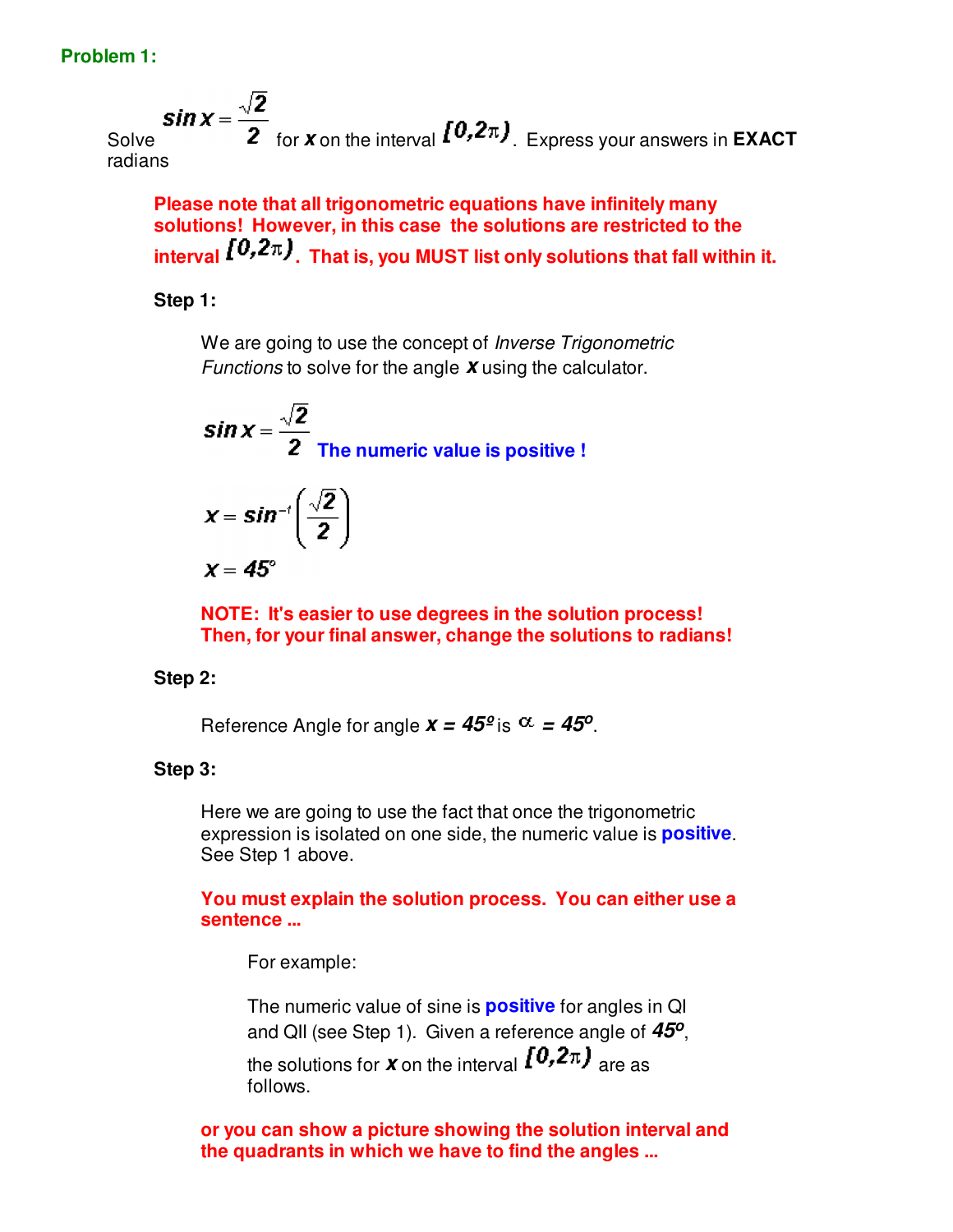

In any case, the solutions are

$$
x_{1} = 45^{\circ} \equiv \frac{\pi}{4}
$$
  

$$
x_{2} = 180^{\circ} - 45^{\circ} = 135^{\circ} \equiv \frac{3\pi}{4}
$$

## **Problem 2:**

**Solve Sin**  $x = -\frac{\sqrt{2}}{2}$  for **x** on the interval  $\left[0, 2\pi\right)$ . Express your answers in **EXACT** radians

### **Step 1:**

We are going to use the concept of *Inverse Trigonometric* Functions to solve for the angle **x** using the calculator.

sin x = 
$$
-\frac{\sqrt{2}}{2}
$$
  
The numeric value is negative !

$$
x = \sin^{-1}\left(-\frac{\sqrt{2}}{2}\right)
$$

$$
x = 45^{\circ}
$$

**NOTE: It's easier to use degrees in the solution process! Then, for your final answer, change the solutions to radians!**

**Step 2:**

Reference Angle for angle  $x = -45^{\circ}$  is  $\alpha = 45^{\circ}$ .

**Please note that the range of the arcsine is limited to the interval . That is why the calculator gives us - 45<sup>o</sup> and not 45<sup>o</sup> .**

**Step 3:** 

Here we are going to use the fact that once the trigonometric expression is isolated on one side, the numeric value is **negative**.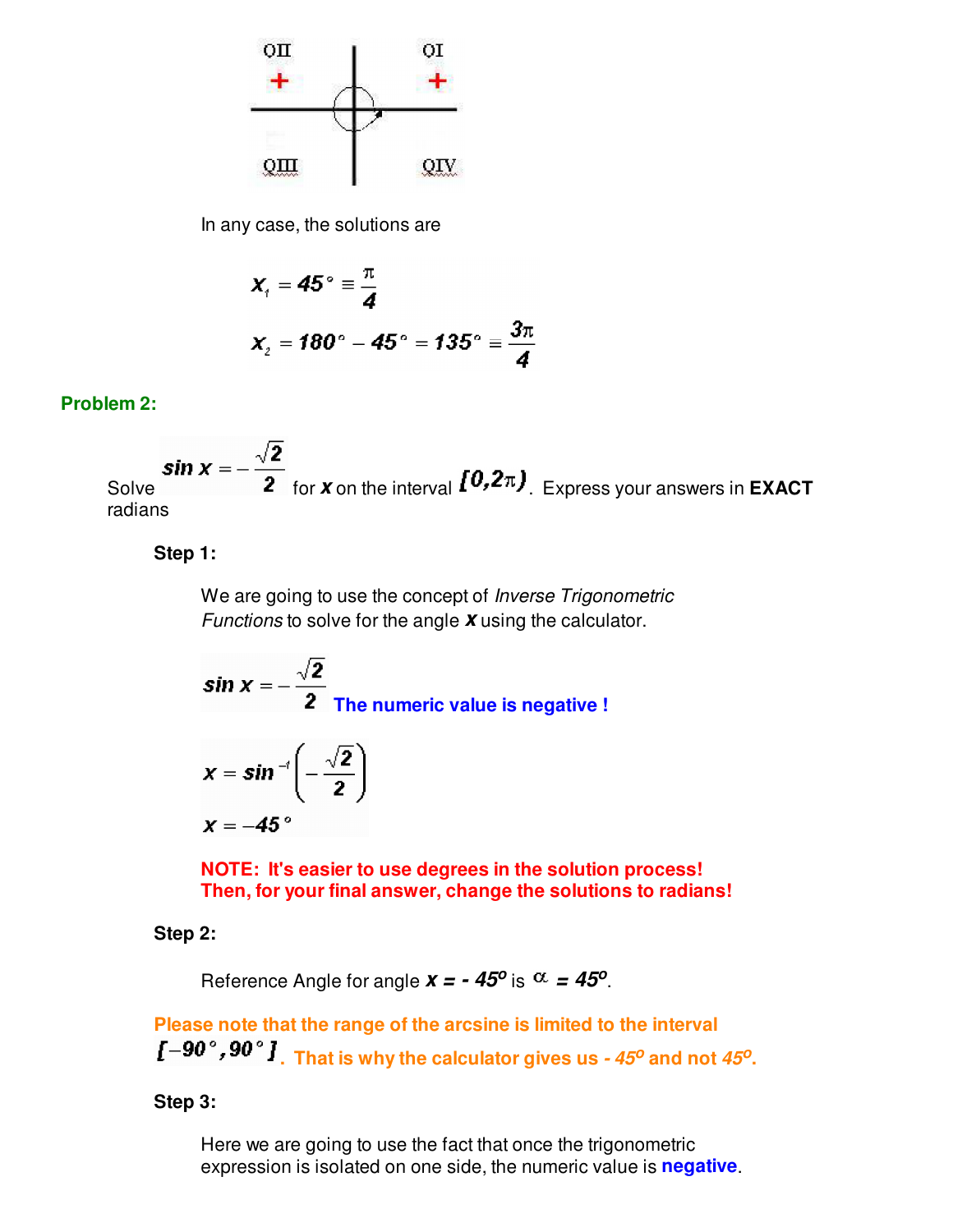See Step 1 above.

**You must explain the solution process. You can either use a sentence ...**

For example:

The numeric value of sine is **negative** for angles in QIII and QIV (see Step 1). Given a reference angle of **45<sup>o</sup>** , the solutions for **x** on the interval  $[0, 2\pi)$  are as follows.

**or you can show a picture showing the solution interval and the quadrants in which we have to find the angles ...**



In any case, the solutions are

$$
x_{1} = 225^{\circ} \equiv \frac{5\pi}{4}
$$

$$
x_{2} = 315^{\circ} \equiv \frac{7\pi}{4}
$$

#### **Problem 3:**

Solve **tan**  $x = \sqrt{3}$  for **x** on the interval  $\left[0, 2\pi\right)$ . Express your answers in **EXACT** radians.

**Step 1:**

$$
tan x = \sqrt{3}
$$
 The numeric value is positive !

and using the calculator, we find

$$
x = \tan^{-1}(\sqrt{3})
$$
  

$$
x = 60^{\circ}
$$

**NOTE: It's easier to use degrees in the solution process! Then, for your final answer, change the solutions to radians!**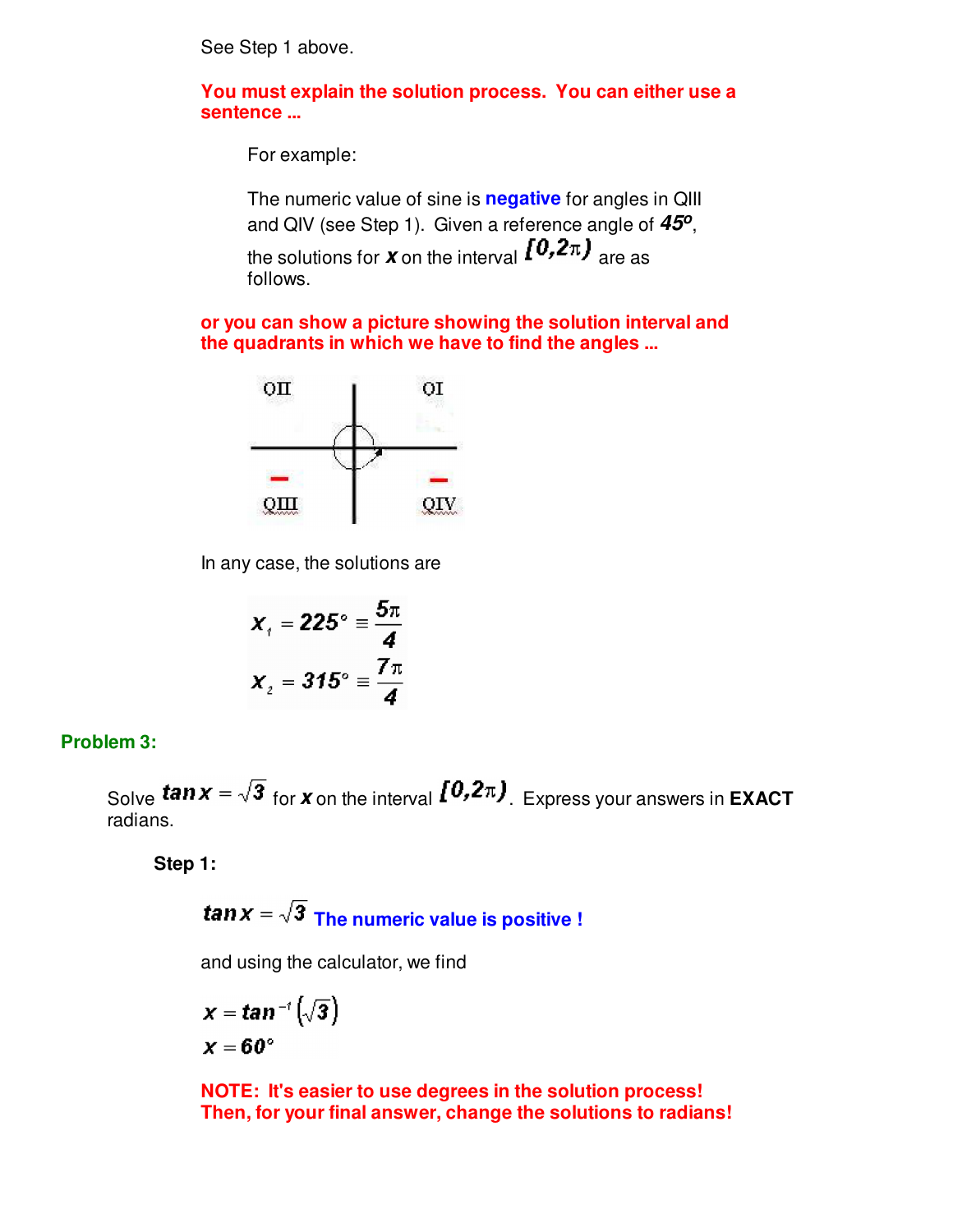#### **Step 2:**

Reference Angle for angle  $x = 60^{\circ}$  is  $\alpha = 60^{\circ}$ .

#### **Step 3:**

Here we are going to use the fact that once the trigonometric expression is isolated on one side, the numeric value is **positive**. See Step 1 above.

**You must explain the solution process. You can either use a sentence ...**

For example:

The numeric value of tangent is **positive** for angles in QI and QIII (see Step 1). Given a reference angle of

**60<sup>o</sup>**, the solutions for **x** on the interval  $\mathbf{I}^{\mathbf{0}}$ , **300**<sup>o</sup>  $\mathbf{J}$  are as follows.

**or you can show a picture showing the solution interval and the quadrants in which we have to find the angles ...**



In any case, the solutions are

$$
x_{1} = 60^{\circ} \equiv \frac{\pi}{3}
$$

$$
x_{2} = 240^{\circ} \equiv \frac{4\pi}{3}
$$

#### **Problem 4:**

Solve **tan**  $x = -\sqrt{3}$  for **x** on the interval  $\left[0, 2\pi\right)$ . Express your answers in **EXACT** radians.

**Step 1:**

**tan**  $x = -\sqrt{3}$  The numeric value is negative !

and using the calculator, we find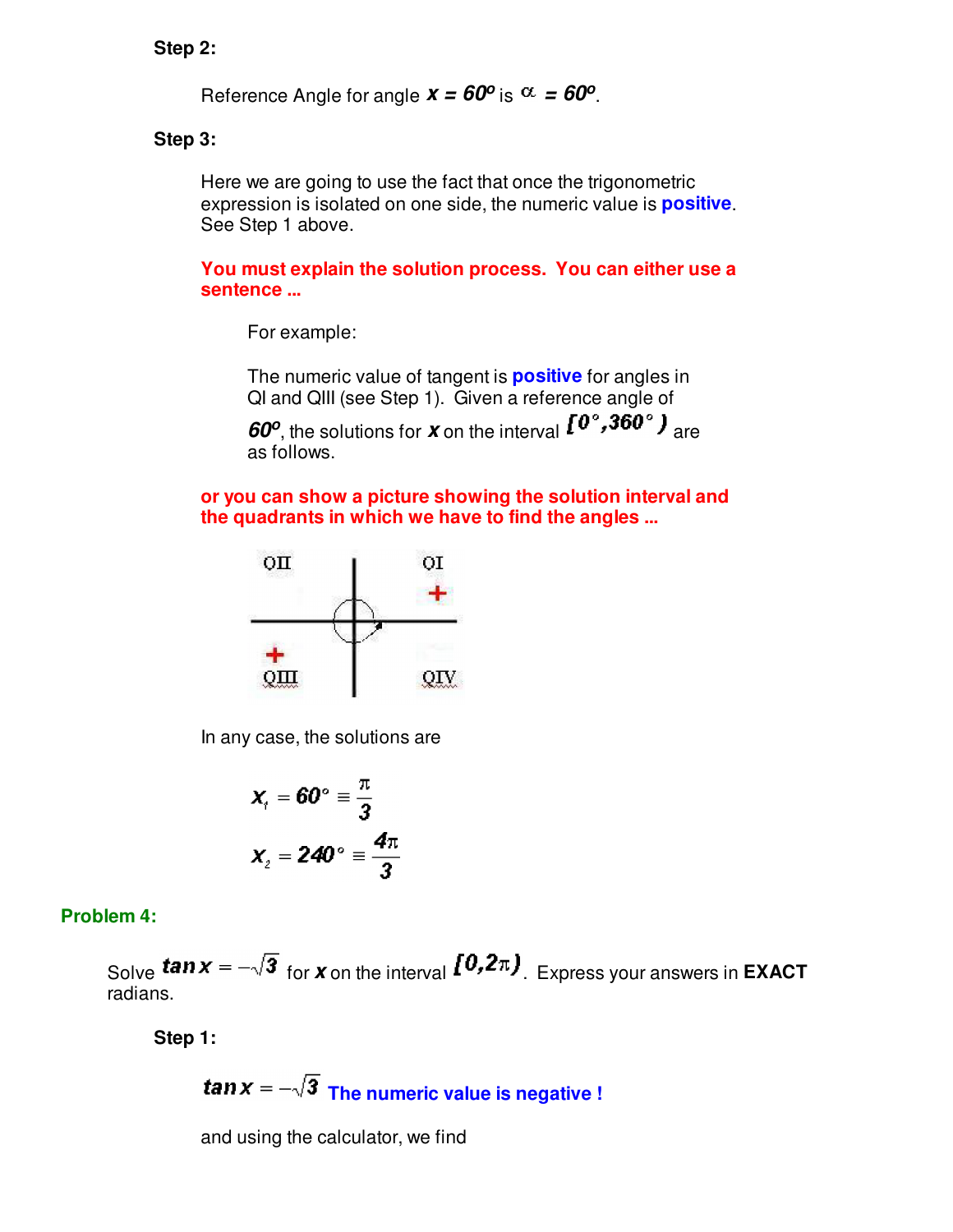$$
x = \tan^{-1}\left(-\sqrt{3}\right)
$$

$$
x = -60^{\circ}
$$

**NOTE: It's easier to use degrees in the solution process! Then, for your final answer, change the solutions to radians!**

**Step 2:**

Reference Angle for angle  $x = -60^\circ$  is  $\alpha = 60^\circ$ .

**Please note that the range of the arctangent is limited to the interval**   $(-90^\circ, 90^\circ)$ . That is why the calculator gives us  $\cdot 60^\circ$  and not  $60^\circ$ .

#### **Step 3:**

Here we are going to use the fact that once the trigonometric expression is isolated on one side, the numeric value is **negative**. See Step 1 above.

**You must explain the solution process. You can either use a sentence ...**

For example:

The numeric value of tangent is **negative** for angles in QII and QIV (see Step 1). Given a reference angle of

**60<sup>o</sup>**, the solutions for **x** on the interval  $\mathbf{I}^{\mathbf{U},\mathbf{Z}\pi}$  are as follows.

**or you can show a picture showing the solution interval and the quadrants in which we have to find the angles ...**



In any case, the solutions are

$$
X_{\rm r} = 120^{\circ} \equiv \frac{2\pi}{3}
$$

$$
X_{\rm r} = 300^{\circ} \equiv \frac{5\pi}{3}
$$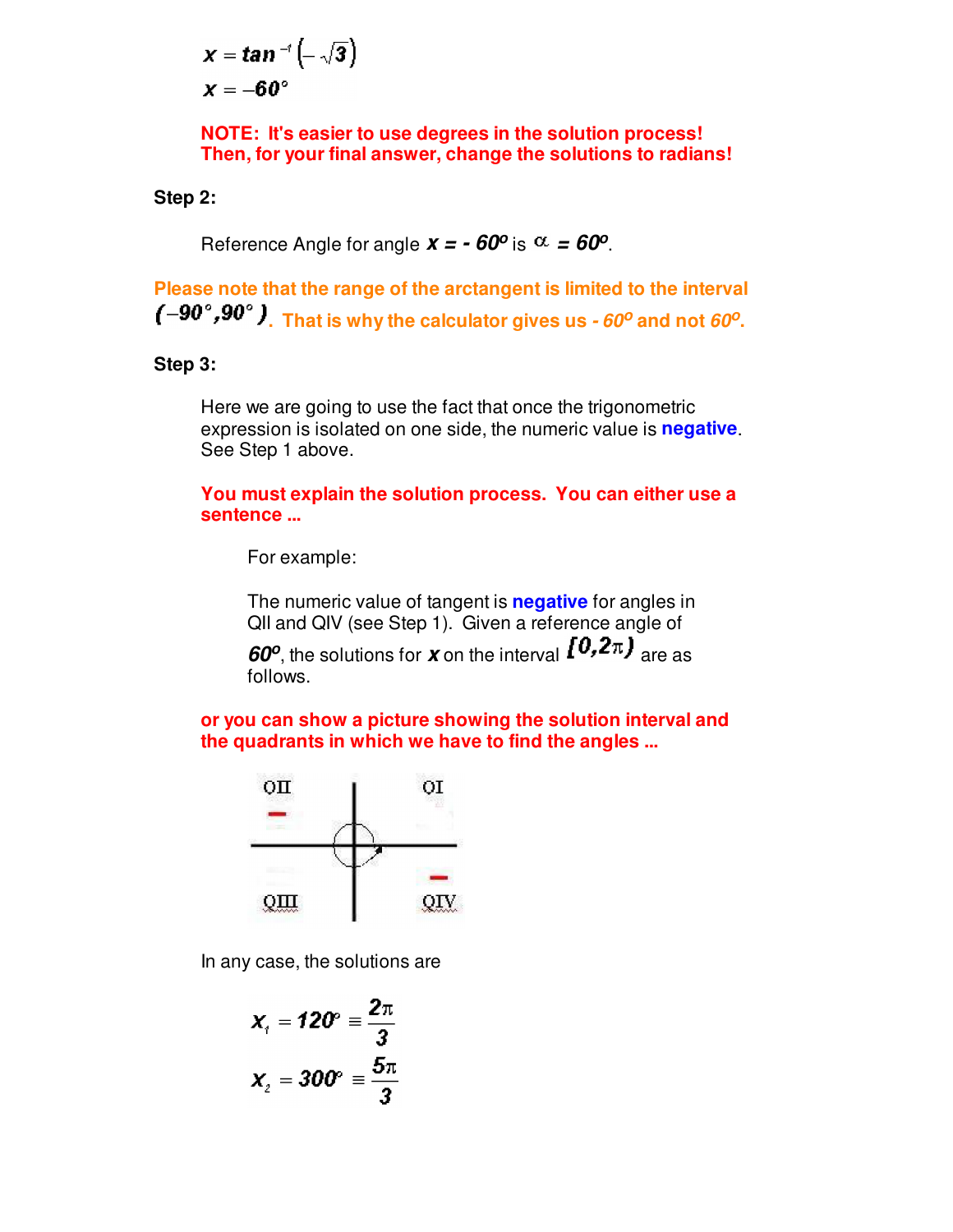Let's solve **tan**  $x = -\sqrt{3}$  for **x** again, however, this time on the interval  $\left(-\frac{\pi}{2}, \frac{\pi}{2}\right)$ . sure to express your answer in **EXACT** radians.

### **This example helps to illustrate how the solutions to trigonometric equations can vary depending on the solution interval! Please compare with Example 4.**

**Step 1:**

**tan** $x = -\sqrt{3}$  The numeric value is negative !

and using the calculator, we find

$$
x = \tan^{-1}\left(-\sqrt{3}\right)
$$

$$
x = -60^{\circ}
$$

**NOTE: It's easier to use degrees in the solution process! Then, for your final answer, change the solutions to radians!**

#### **Step 2:**

Reference Angle for angle  $x = -60^\circ$  is  $\alpha = 60^\circ$ .

#### **Step 3:**

Here we are going to use the fact that once the trigonometric expression is isolated on one side, the numeric value is **negative**. See Step 1 above.

**You must explain the solution process. You can either use a sentence ...**

For example:

The numeric value of tangent is **negative** for angles in QII and QIV (see Step 1). Given a reference angle of

**60<sup>o</sup>**, the solutions for **x** on the interval  $\binom{2}{3}$  are as follows.

**or you can show a picture showing the solution interval and the quadrants in which we have to find the angles ...**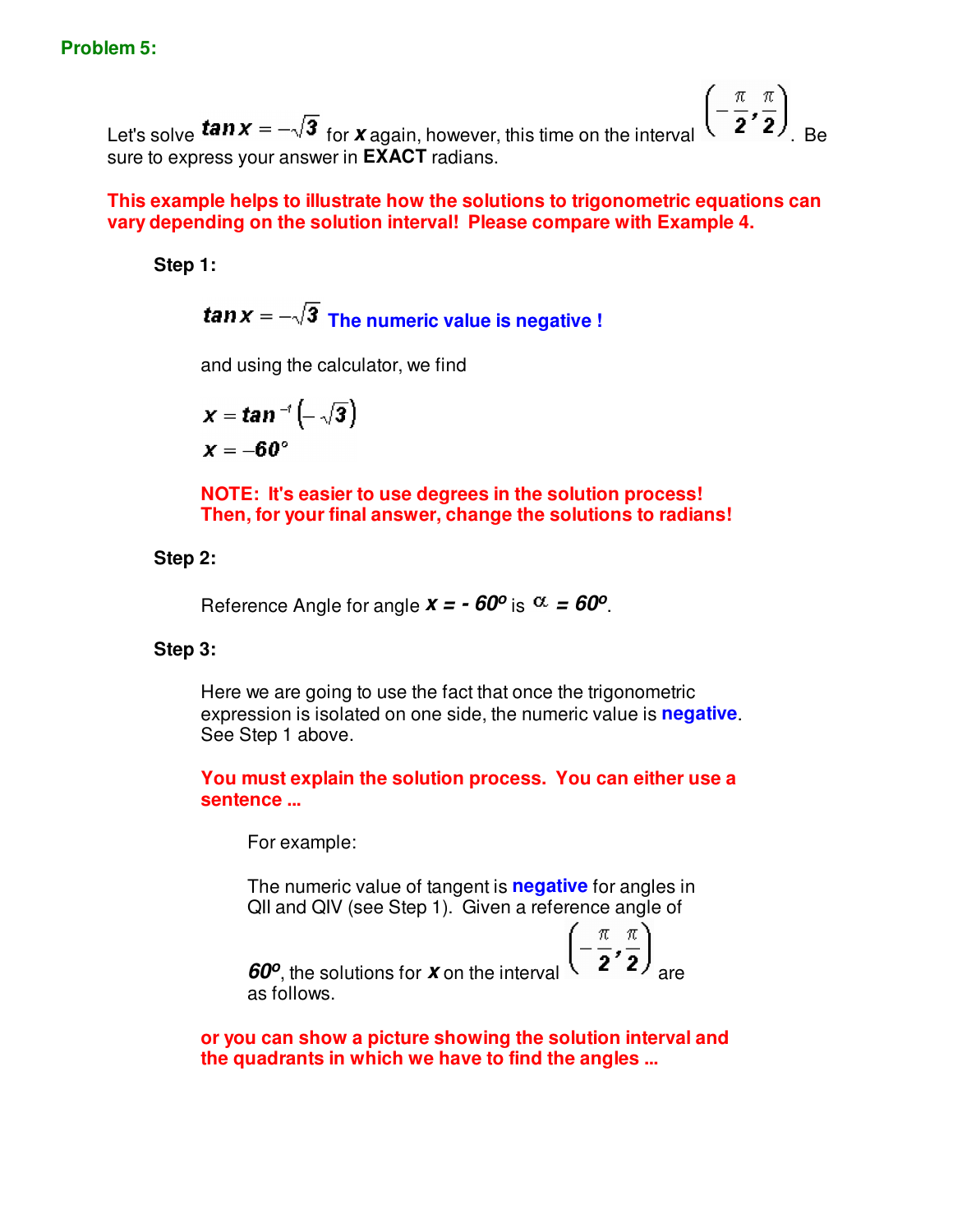

In any case, there is only one solution which is

$$
x=-60^{\circ}\equiv-\frac{\pi}{3}
$$

**Please note that angles larger than**  $\pi/2$  **or smaller than**  $\cdot \pi/2$ **are NOT in the solution set, although some of them might be "perfectly good" solutions!**

# **Problem 6:**

Solve 
$$
\cos x = \frac{\sqrt{3}}{2}
$$
 for **x** on the interval  $[0^\circ, 360^\circ]$ . Express your answers in degrees.

**Step 1:**

$$
\cos x = \frac{\sqrt{3}}{2}
$$
 The numeric value is positive !

and using the calculator, we find

$$
x = \cos^{-t}\left(\frac{\sqrt{3}}{2}\right)
$$

$$
x = 30^{\circ}
$$

**Step 2:**

Reference Angle for angle  $x = 30^{\circ}$  is  $\alpha = 30^{\circ}$ .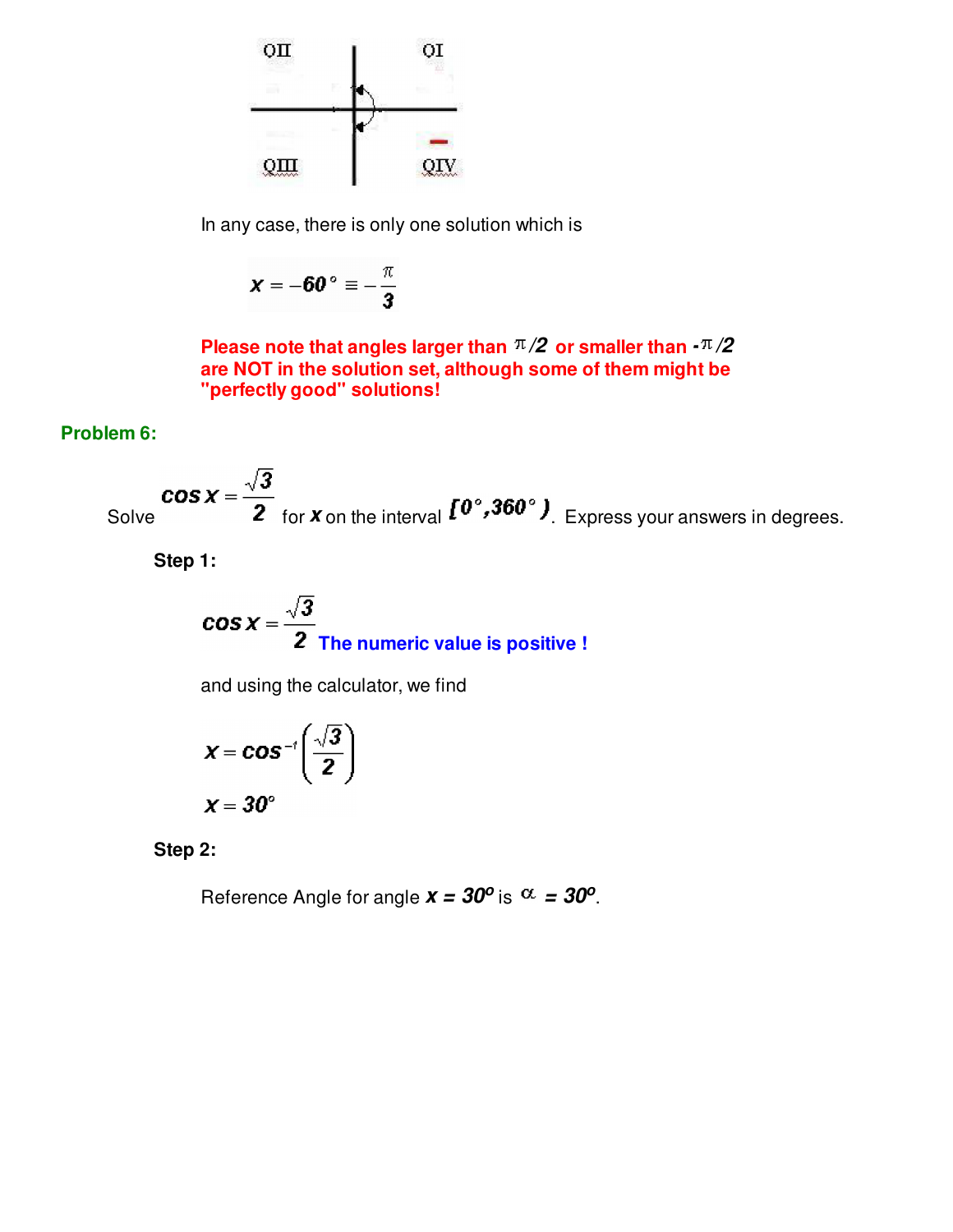#### **Step 3:**

Here we are going to use the fact that once the trigonometric expression is isolated on one side, the numeric value is **positive**. See Step 1 above.

## **You must explain the solution process. You can either use a sentence ...**

For example:

The numeric value of cosine is **positive** for angles in QI and QIV (see Step 1). Given a reference angle of

**30<sup>o</sup>**, the solutions for **x** on the interval  $\mathbf{I}^{\mathbf{0}}$ , **300**<sup>o</sup>  $\mathbf{J}$  are as follows.

**or you can show a picture showing the solution interval and the quadrants in which we have to find the angles ...**



In any case, the solutions are

$$
x_{i} = 30^{\circ}
$$

$$
x_{i} = 330^{\circ}
$$

# **Problem 7:**

Solve **cos x = -0.67** for **x** on the interval  $[0, 2\pi]$ . Express your answers in radians.

**Please note that - 0.67 is NOT a numeric value associated with our "special" angles. In this case I CANNOT ask you to find EXACT solutions!**

**In this case, we will find the answers in radians immediately without using degrees first because the rounding error gets too large otherwise.**

**It make the calculations easier, let's agree to round ALL calculations to 2 decimal places. However, let's use instead of 3.14.**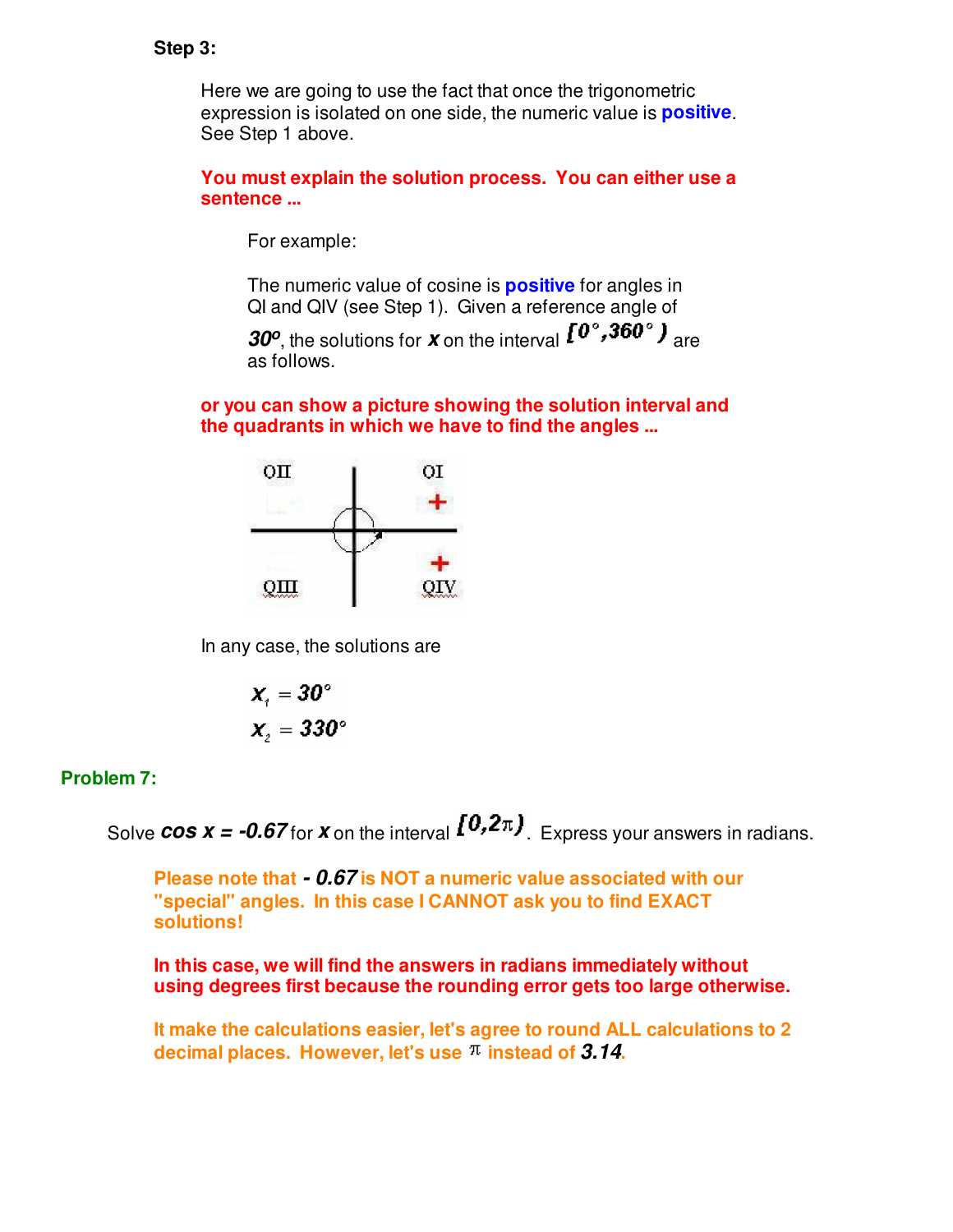**Step 1:**

**COS**  $x = -0.67$  The numeric value is negative !

and using the calculator, we find

**x = arccos (-0.67)**

 $\boldsymbol{x} \approx 2.31$  (this is a QII angle!)

## **Step 2:**

Reference Angle for angle  $x \approx 2.31$  is  $\alpha \approx \pi - 2.31 = 0.83$ .

### **Step 3:**

Here we are going to use the fact that once the trigonometric expression is isolated on one side, the numeric value is **negative**. See Step 1 above.

**You must explain the solution process. You can either use a sentence ...**

For example:

The numeric value of cosine is **negative** for angles in QII and QIII (see Step 1). Given a reference angle of

**0.83**, the solutions for **x** on the interval  $\{0,2\pi\}$  are as follows.

**or you can show a picture showing the solution interval and the quadrants in which we have to find the angles ...**



In any case, the solutions are

 $X_1 \approx 2.31$ 

$$
X_2 \approx \pi + 0.83 = 3.97
$$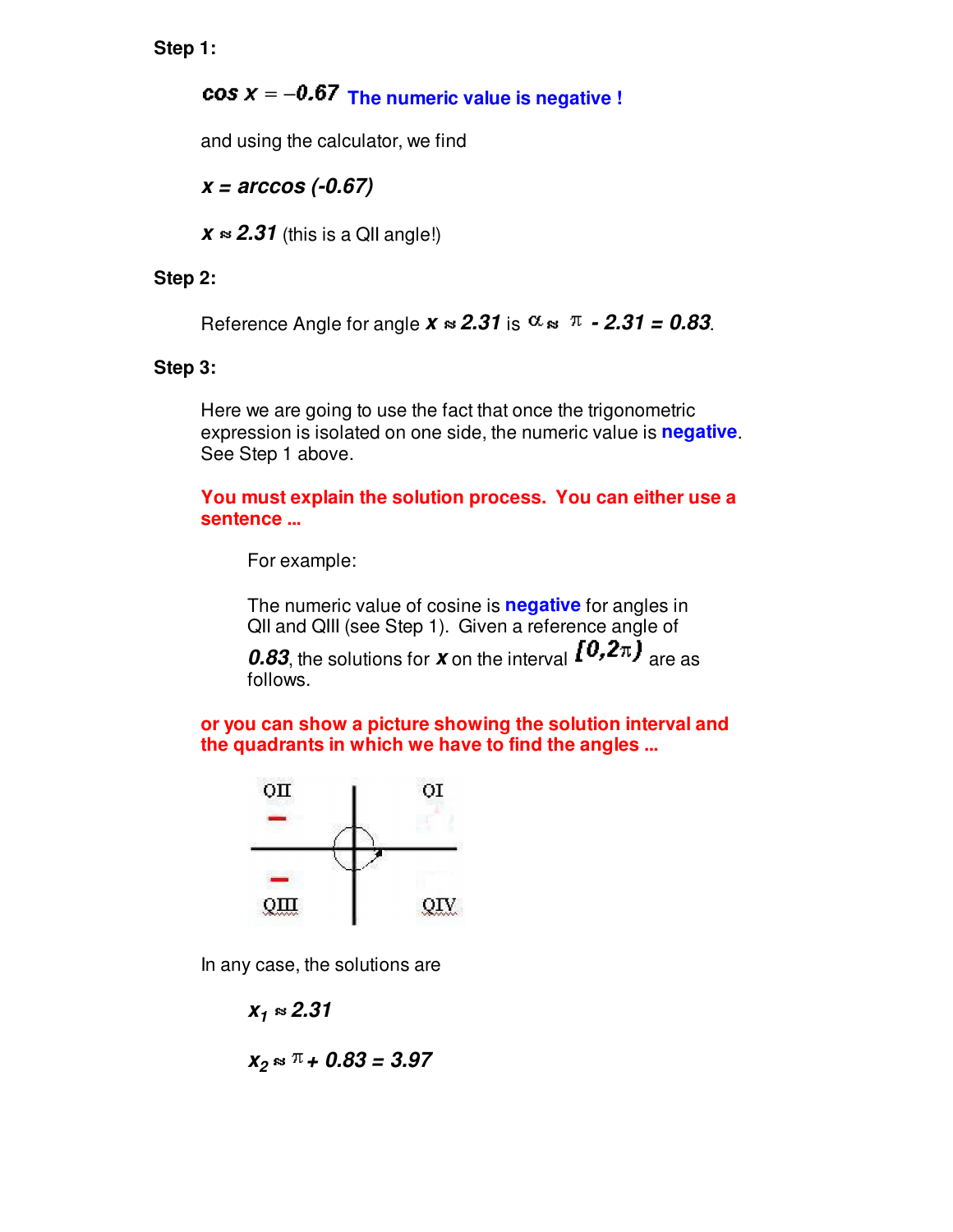Solve **Sin X** = **0.15** for **X** on the interval  $[0, 2\pi]$ . Express your answers in radians.

**Please note that 0.15 is NOT a numeric value associated with our "special" angles. In this case I CANNOT ask you to find EXACT solutions!**

**In this case, we will find the answers in radians immediately without using degrees first because the rounding error gets too large otherwise.**

**It make the calculations easier, let's agree to round ALL calculations to 2 decimal places. However, let's use instead of 3.14.**

**Step 1:**

# $\sin x = 0.15$  The numeric value is positive !

and using the calculator, we find

**x = arcsin (0.15)**

 $\boldsymbol{x} \approx \boldsymbol{0.15}$  (this is a QI angle!)

Please note that it can happen that the numeric value and the angle (in radians) are approximately the same value! Just remember that **0.15 radians** is approximately **8.63º**.

# **Step 2:**

Reference Angle for angle  $x \approx 0.15$  is  $\alpha \approx 0.15$ .

# **Step 3:**

Here we are going to use the fact that once the trigonometric expression is isolated on one side, the numeric value is **positive**. See Step 1 above.

# **You must explain the solution process. You can either use a sentence ...**

For example:

The numeric value of sine is **positive** for angles in QI and QII (see Step 1). Given a reference angle of **0.15**, the solutions for **x** on the interval  $[0,2\pi)$  are as follows.

**or you can show a picture showing the solution interval and the quadrants in which we have to find the angles ...**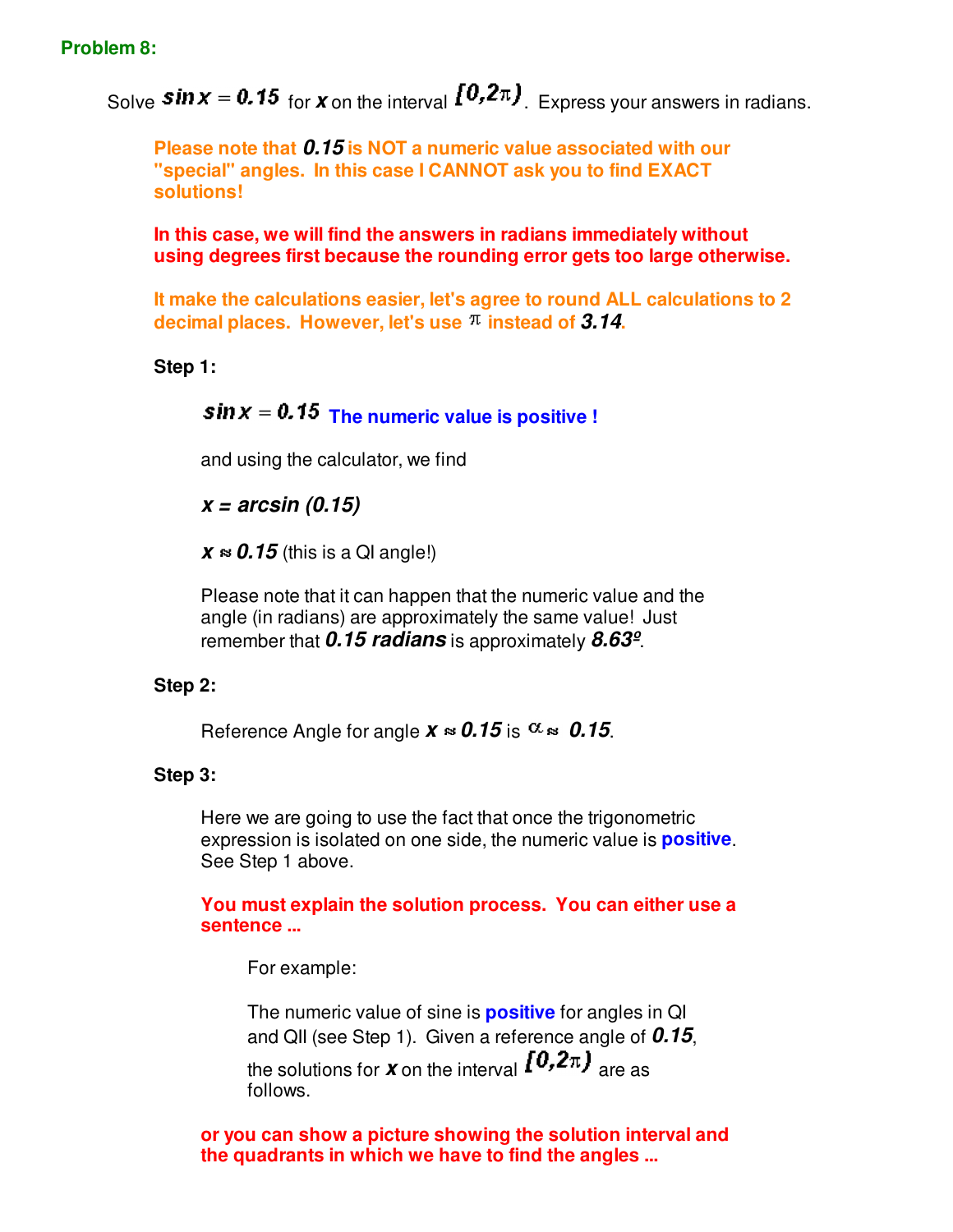

In any case, the solutions are

 $X_1 \approx 0.15$ 

$$
X_2 \approx \pi - 0.15 = 2.99
$$

## **Problem 9:**

Solve **tan**  $x = -0.45$  for **x** on the interval  $\left[0.2\pi\right)$ . Express your answers in radians.

**Please note that -0.45 is NOT a numeric value associated with our "special" angles. In this case I CANNOT ask you to find EXACT solutions!**

**In this case, we will find the answers in radians immediately without using degrees first because the rounding error gets too large otherwise.**

**It make the calculations easier, let's agree to round ALL calculations to 2 decimal places. However, let's use instead of 3.14.**

#### **Step 1:**

 $\tan x = -0.45$  The numeric value is negative !

and using the calculator, we find

**x = arctan (-0.45)**

 $\boldsymbol{X} \approx -0.42$  (this is a QIV angle!)

#### **Step 2:**

Reference Angle for angle  $x \approx -0.42$  is  $\alpha \approx 0.42$ .

#### **Step 3:**

Here we are going to use the fact that once the trigonometric expression is isolated on one side, the numeric value is **negative**. See Step 1 above.

**You must explain the solution process. You can either use a sentence ...**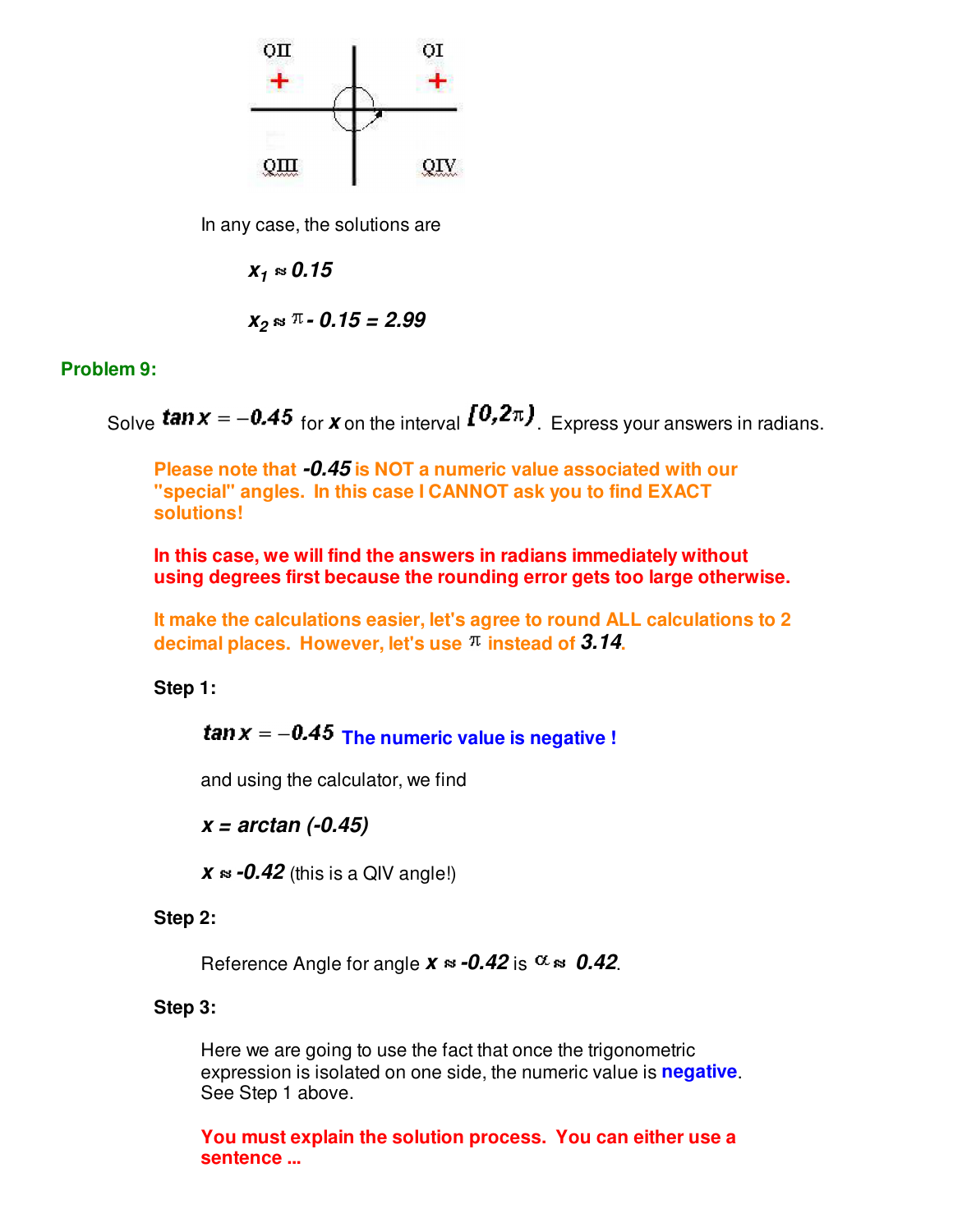For example:

The numeric value of tangent is **negative** for angles in QII and QIV (see Step 1). Given a reference angle of

**0.42**, the solutions for **x** on the interval  $\{0,2\pi\}$  are as follows.

**or you can show a picture showing the solution interval and the quadrants in which we have to find the angles ...**



In any case, the solutions are

**x1 - 0.42 = 2.72**

$$
x_2 \approx 2\pi - 0.42 = 5.86
$$

#### **Problem 10:**

Solve **cos**  $x = 0.37$  for **x** on the interval  $\mathbf{I}^{\mathbf{0}^\circ}$ , 360°  $\mathbf{I}$ . Express your answers in degrees.

**Please note that 0.37 is NOT a numeric value associated with our "special" angles. In this case I CANNOT ask you to find EXACT solutions!**

**It make the calculations easier, let's agree to round ALL calculations to 2 decimal places.** 

**Step 1:**

 $\cos x = 0.37$  The numeric value is positive !

and using the calculator, we find

**x = arccos (0.37)**

*x* **≈ 68.28<sup>o</sup>** (this is a QI angle!)

#### **Step 2:**

Reference Angle for angle  $x \approx 68.28^{\circ}$  is  $\alpha \approx 68.28^{\circ}$ .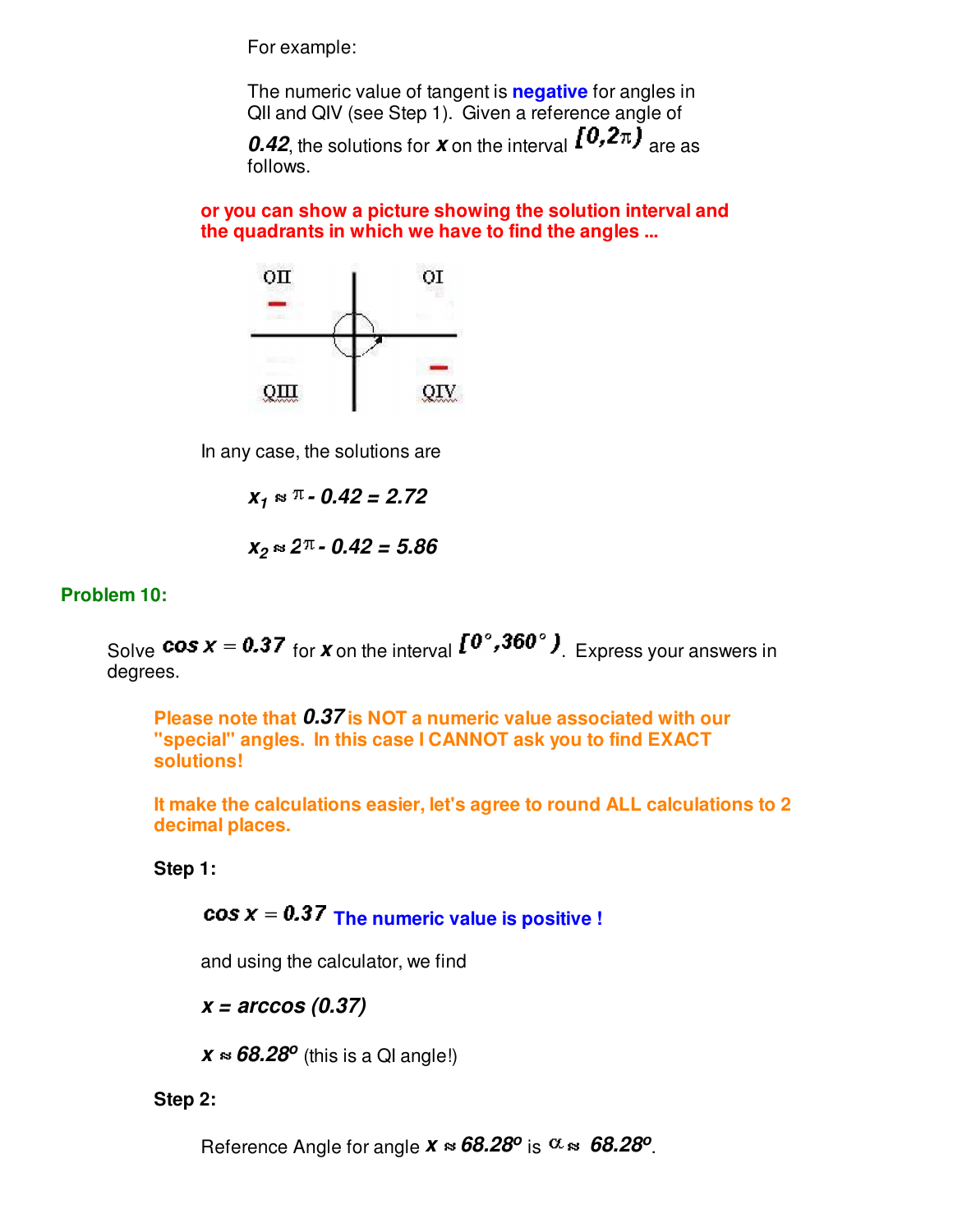## **Step 3:**

Here we are going to use the fact that once the trigonometric expression is isolated on one side, the numeric value is **positive**. See Step 1 above.

**You must explain the solution process. You can either use a sentence ...**

For example:

The numeric value of cosine is **positive** for angles in QI and QIV (see Step 1). Given a reference angle of

**68.28<sup>o</sup>** , the solutions for **x** on the interval are as follows.

**or you can show a picture showing the solution interval and the quadrants in which we have to find the angles ...**



In any case, the solutions are

**x<sup>1</sup> 68.28<sup>o</sup>**

$$
x_2 \approx 360^\circ - 68.28^\circ = 291.72^\circ
$$

#### **Problem 11:**

Solve **Sin**  $x = 1$  for **x** on the interval  $I^{\mathbb{O}^{\circ}}, I^{\mathbb{O}^{\circ}}$ . Express your answers in degrees.

**Step 1:**

 $\sin x = 1$ 

and using the calculator, we find

$$
x = \sin^{-1}(1)
$$

$$
x = 90^{\circ}
$$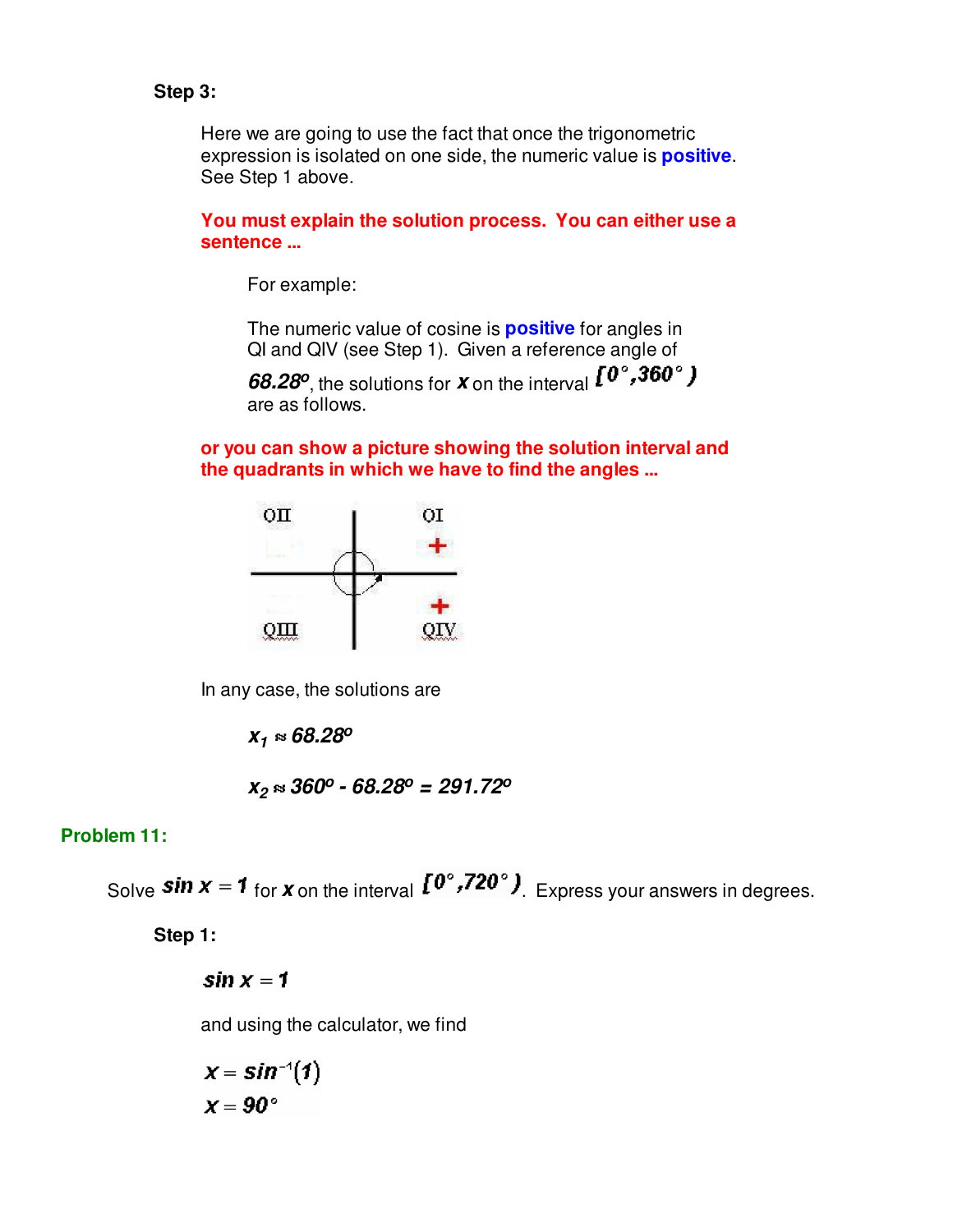**Step 2:**

90° is a Quadrantal Angle, which has no Reference Angle!

**Step 3:** 

Here we are going to use the fact that once the trigonometric expression is isolated on one side, the numeric value is **1**. See Step 1 above.

**You must explain the solution process. You can either use a sentence ...**

For example:

The numeric value of sine is **1** only for **90°** in the interval  $\left[0^{\circ}, 360^{\circ}\right)$ . Therefore, the solutions for **X** on the interval  $I^{0^{\circ},720^{\circ}}$  are as follows.

**or you can show a picture showing the solution interval and the quadrants in which we have to find the angles ...**



In any case, the solutions are

$$
x_1 = 90^\circ
$$
  
 $x_2 = 360^\circ + 90^\circ = 450^\circ$ 

# **Problem 12:**

Solve **cos**  $x = 0$  for x on the interval  $\left[0^\circ, 360^\circ\right)$ . Express your answers in degrees.

**Step 1:**

 $cos x = 0$ 

and using the calculator, we find

$$
x = \cos^{-1} 0
$$

$$
x = 90^{\circ}
$$